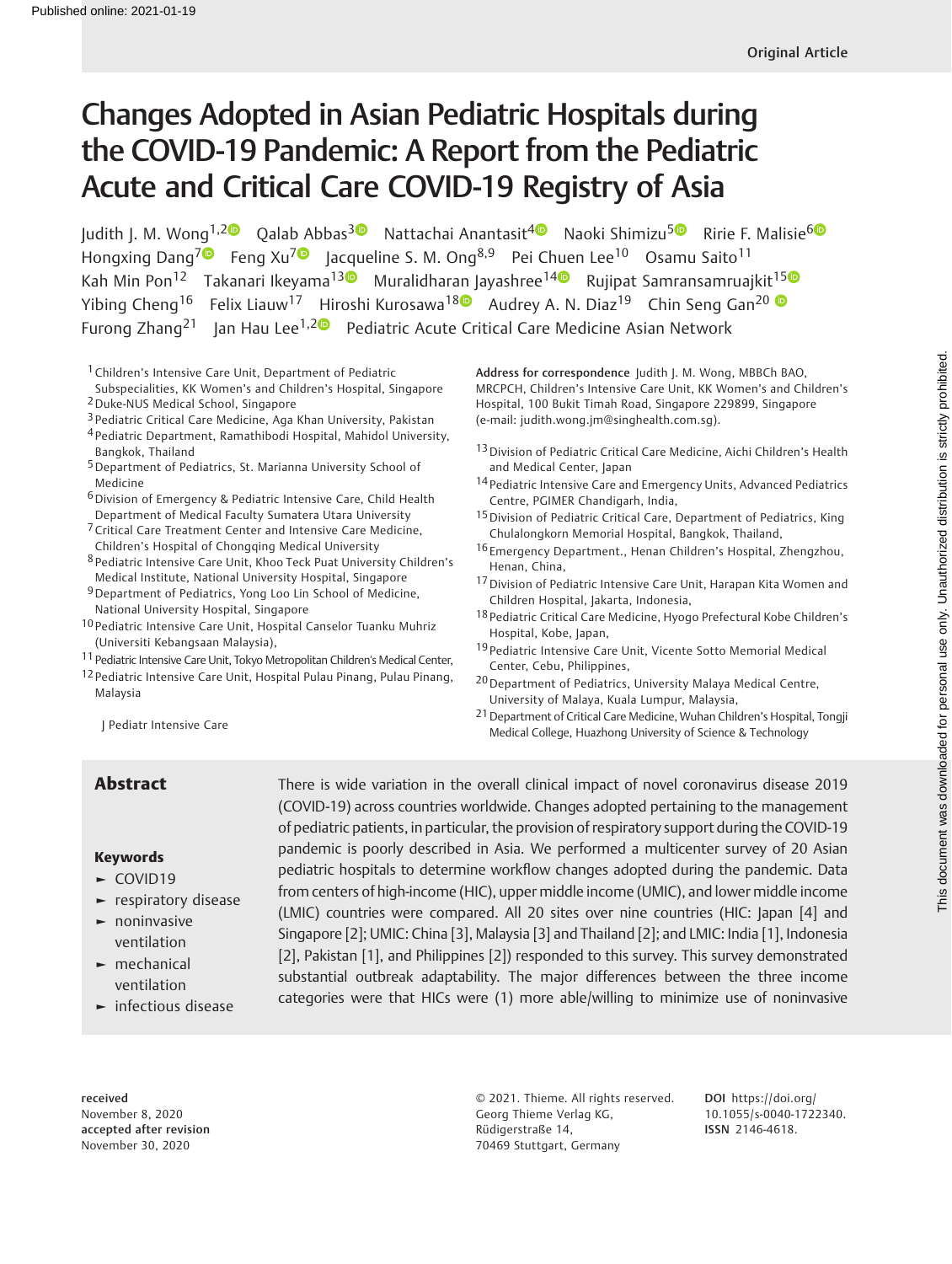ventilation or high-flow nasal cannula therapy in favor of early intubation, and (2) had greater availability of negative-pressure rooms and powered air-purifying respirators. Further research into the best practices for respiratory support are warranted. In particular, innovation on cost-effective measures in infection control and respiratory support in the LMIC setting should be considered in preparation for future waves of COVID-19 infection.

### Introduction

There is wide variation in the overall clinical impact of novel coronavirus disease 2019 (COVID-19) across countries worldwide.<sup>1,2</sup> While this phenomenon is more obvious in the adult population, it may also be true in the pediatric population. $3-6$ The varying clinical impact is influenced by patient factors (e.g., age, diabetes, and heart disease), $^{7,8}$  treatment factors (e.g., supportive care and direct therapies), and medical resources (e.g., frequency of viral testing, bed capacity, and infection control measures).<sup>10</sup> Limitations in medical resources may not only increase the risk of transmission to other patients and health care staff but also lead to an overwhelmed health care system and poor overall outcome in patients.<sup>2,10</sup>

Since the beginning of the COVID-19 pandemic, a substantial number of nosocomial infections have been reported, especially among health care workers  $(6-20\%)$ <sup>11,12</sup> As such, hospital-wide infection control measures aimed at mitigating the transmission risk of the virus are of vital importance. Reports have emerged on the preparedness response of pediatric emergency departments,13–<sup>15</sup> the creation of dedicated triage areas for hospital attendees,<sup>16</sup> regular surveillance of health care workers for symptoms and nasopharyngeal swabs,<sup>16</sup> workflows for centralized control room reporting of new/exposed cases,  $17$ and rigorous surface decontamination protocols.<sup>18</sup> Nevertheless, there remains a paucity of description on infection control measures adopted in pediatric hospitals and the changes pertaining specifically to the provision of respiratory support during the COVID-19 pandemic.

# Methods

As resources vary across countries, we sought to determine the extent of change adopted for infection control and respiratory support by pediatric Asian hospitals for COVID-19 suspected/ confirmed cases. This was achieved by conducting an online site survey of all hospitals involved in the Pediatric Acute and Critical Care COVID-19 Registry of Asia (PACCOVRA) over April 20 to May 24, 2020. In brief, PACCOVRA aims to (1) pool the number of pediatric COVID-19 cases within the Pediatric Acute and Critical Care Asian Network (PACCMAN); (2) characterize demographic, clinical, and laboratory features; (3) determine the proportion of confirmed pediatric COVID-19 cases who develop pneumonia, pediatric acute respiratory distress syndrome (PARDS), multisystem inflammatory in children (MIS-C); and (4) provide a platform for continued surveillance for unanticipated clinical complications (clinicaltrial.gov registration NCT04395781).

The survey, developed by the study team, included hospitallevel characteristics, infection control practices, and respira-

Journal of Pediatric Intensive Care © 2021. Thieme.

tory support practices (►Supplementary Table S1 [available in the online version]) and was administered by e-mail invitation only. Each site completed a single, representative, and nonanonymous survey. Any ambiguity of the questionnaire was discussed and resolved, and all questions were mandatory. The Checklist for Reporting Results of Internet E-Surveys (CHERRIES) was used.<sup>19</sup> We compared data from centers of high-income (HIC), upper middle income (UMIC), and lower middle income (LMIC) countries using the Fisher's exact test. HIC, UMIC, and LMIC were classified according to the World Bank's classification.<sup>20</sup> Exemption from ethics review was obtained for this study.

#### Results

This registry currently involves 20 sites over 9 countries (HIC: Japan [4] and Singapore [2]; UMIC: China [3], Malaysia [3], and Thailand [2]; LMIC: India [1], Indonesia [2], Pakistan [1], and Philippines [2]) and all responded to this survey. All participating hospitals were national referral centers for COVID-19 cases (►Supplementary Table S2 [available in the online version]). Aside from 2 of 20 (10.0%) centers which performed universal COVID-19 screening for all patients, screening was mostly done selectively (**Fable 1**). Mandatory hospital admission was implemented differently in HIC, UMIC, and LMIC countries [5/6 (83.3%) and 8/8 (100.0%) vs. 3/6 (50.0%);  $p = 0.070$ ], although this was not statistically significant. Isolation facilities built into the main hospital building [5 (83.3%), 6 (75.0%) vs. 1 (16.7%);  $p = 0.053$ ] and negative pressure rooms [6/6 (100.0%), 2/8 (25.0%) vs. 3/6 (50.0%);  $p = 0.020$ ] were also more common in HIC versus UMIC and LMIC countries, respectively.

Changes in practices for the use of noninvasive ventilation (NIV), high-flow nasal cannula (HFNC), intubation, and care of the mechanically ventilated patient were observed in all sites (►Table 2). NIV (3/20 [15.0%]) and HFNC (2/10 [10.0%]) therapies were completely withheld in several centers. All these centers were from HIC countries. Instead, early intubation seemed to be adopted more often in centers from higher income status (6/6 [100.0%] and 7/8 [87.5%] vs. 3/6 [50.0%];  $p = 0.136$ ), though this was not statistically significant. The use of a of powered air-purifying respirators (PAPR) for care of patients on NIV [2/3 (66.7%), 0/8 (0.0%) vs 1/6  $(16.7\%)$ ;  $p = 0.028$ ] and HFNC [2/4 (50.0%), 0/8 (0.0%) vs. 1/5 (20.0%);  $p = 0.065$ ] therapy were also more common in HIC versus UMIC and LMIC. Personal protective equipment (PPE) was also used universally for NIV, HFNC, intubation, and resuscitation; however, PAPR use was higher in centers from HIC than UMIC and LMIC for these procedures.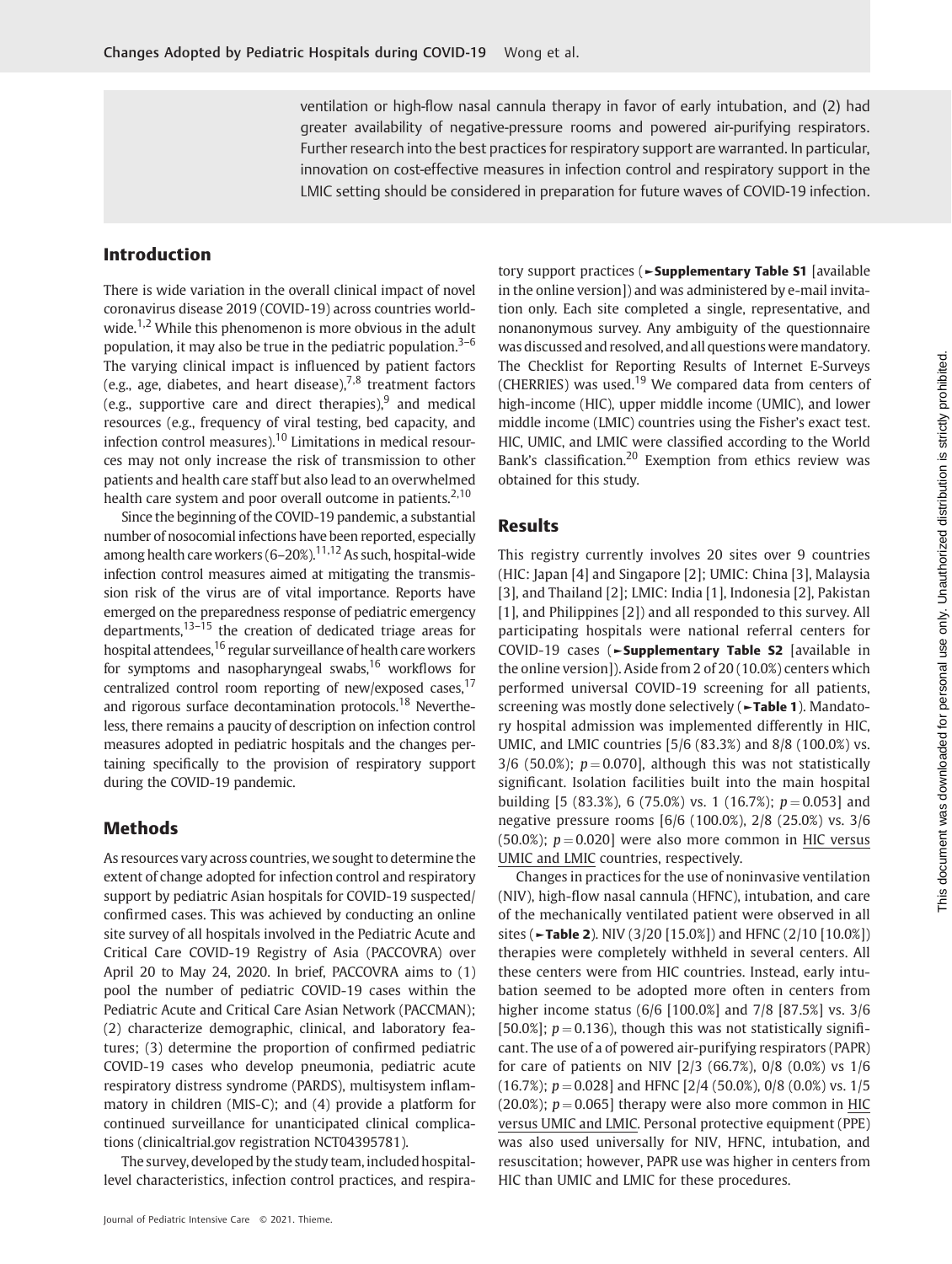| COVID-19 control measures  | All<br>$n = 20(%)$ | <b>HIC</b><br>$n = 6$ (%) | <b>UMIC</b><br>$n = 8$ (%) | <b>LMIC</b><br>$n = 6$ (%) | p-Value |  |  |  |  |
|----------------------------|--------------------|---------------------------|----------------------------|----------------------------|---------|--|--|--|--|
| Screening criteria         |                    |                           |                            |                            |         |  |  |  |  |
| All patients               | 2(10.0)            | 0(0.0)                    | 2(25.0)                    | 0(0.0)                     | 0.305   |  |  |  |  |
| Travel history             | 10(50.0)           | 0(0.0)                    | 5(62.5)                    | 5(83.3)                    | 0.012   |  |  |  |  |
| Close contacts             | 19 (95.0)          | 5(83.3)                   | 8(100.0)                   | 6(100.0)                   | 0.600   |  |  |  |  |
| Respiratory symptoms       | 18 (90.0)          | 5(83.3)                   | 7(87.5)                    | 6(100.0)                   | 1.000   |  |  |  |  |
| Pneumonia                  | 19 (95.0)          | 6(100.0)                  | 7(87.5)                    | 6(100.0)                   | 1.000   |  |  |  |  |
| Rescreening criteria       |                    |                           |                            |                            |         |  |  |  |  |
| Never rescreened           | 2(10.0)            | 1(16.7)                   | 1(12.5)                    | 0(0.0)                     | 1.000   |  |  |  |  |
| At intervals               | 5(25.0)            | 1(16.7)                   | 4(50.0)                    | 0(0.0)                     | 0.124   |  |  |  |  |
| New respiratory symptoms   | 15(75.0)           | 5(83.3)                   | 5(62.5)                    | 5(83.3)                    | 0.675   |  |  |  |  |
| New pneumonia              | 8(40.0)            | 1(16.7)                   | 3(37.5)                    | 4(66.7)                    | 0.286   |  |  |  |  |
| Clinical deterioration     | 16(80.0)           | 4(66.7)                   | 7(87.5)                    | 5(83.3)                    | 0.792   |  |  |  |  |
| Admission policy           |                    |                           |                            |                            |         |  |  |  |  |
| Mandatory admission        | 16(80.0)           | 5(83.3)                   | 8(100.0)                   | 3(50.0)                    | 0.070   |  |  |  |  |
| Quarantine elsewhere       | 8(40.0)            | 2(33.3)                   | 2(25.0)                    | 4(66.7)                    | 0.386   |  |  |  |  |
| <b>Isolation features</b>  |                    |                           |                            |                            |         |  |  |  |  |
| Isolation building         | 6(30.0)            | 0(0.0)                    | 2(25.0)                    | 4(66.7)                    | 0.066   |  |  |  |  |
| Isolation ward             | 12(60.0)           | 5(83.3)                   | 6(75.0)                    | 1(16.7)                    | 0.053   |  |  |  |  |
| Isolation cubicle          | 9(45.0)            | 1(16.7)                   | 3(37.5)                    | 5(83.3)                    | 0.076   |  |  |  |  |
| Isolation room             | 11(55.0)           | 4(66.7)                   | 6(75.0)                    | 2(33.3)                    | 0.386   |  |  |  |  |
| Negative pressure          | 11(55.0)           | 6(100.0)                  | 2(25.0)                    | 3(50.0)                    | 0.020   |  |  |  |  |
| Anteroom                   | 4(20.0)            | 2(33.3)                   | 1(12.5)                    | 1(16.7)                    | 0.792   |  |  |  |  |
| Number of visitors allowed |                    |                           |                            |                            | 1.000   |  |  |  |  |
| One                        | 17 (85.0)          | 5(83.3)                   | 7(87.5)                    | 5(83.3)                    |         |  |  |  |  |
| Two                        | 3(15.0)            | 1(16.7)                   | 1(12.5)                    | 1(16.7)                    |         |  |  |  |  |

| <b>Table 1</b> COVID-19 control measures observed at Asian centers |
|--------------------------------------------------------------------|
|--------------------------------------------------------------------|

Abbreviations: COVID-19, novel coronavirus disease 2019; HIC, high income country; LMIC, lower middle income country; UMIC, upper middle income country.

### **Discussion**

This site survey showed differencesin the adoption of COVID-19 control measures for infection control and respiratory support in pediatric hospitals across Asia. Early recommendations to minimize/avoid aerosol-generating procedures, such as NIV and/or HFNC, resulting in earlier than usual intubation, $21-23$ has likely made an impact in pediatric centers. The observation that this change was only adopted by centers from HIC may imply that this policy is only viable to centers with sufficient invasive mechanical ventilators to accommodate a surge in use. It is important, however, to note that these recommendations have been challenged and noninvasive respiratory support is believed to be useful in COVID-19 patients provided that health care staff have adequate provision of PPE.<sup>24,25</sup> Thus far, the role of NIV and HFNC in COVID-19 remains unclear with poor evidence of its benefits or risks. This has resulted in the publication of varying recommendations from national health care authorities (e.g., the National Health System [NHS], United Kingdom recommends against the use of  $HFNC<sup>22</sup>$  whereas the Australia New Zealand Intensive Care Society [ANZIC] recommends against the use of  $NIV^{23}$ ). However, at a global level, the World Health Organization (WHO) recommends that NIV (including bubble continuous positive airway pressure) and HFNC may be used in mild adult/pediatric acute respiratory distress syndrome caused by COVID-19.<sup>26</sup>

The availability of negative-pressure rooms (or airborneinfection isolation rooms) and certain protective equipment (e.g., PAPR) is also evidently discrepant between centers from HICs and UMIC/LMICs. If admission is warranted, patient placement is conducted ideally in a single room with closed doors, negative-pressure rooms may only be necessary for aerosol generating procedures.<sup>27</sup> In our survey, centers from lower income countries have considered cohorting patients in isolation cubicles or stand-alone isolation units. The indication for PAPR use was also found to be different between countries; with centers from HIC adopting its use more frequently than UMIC and LMIC. This is not surprising, considering the cost of PAPRs, need for adequate training, time consumed for staff to don and doff this complex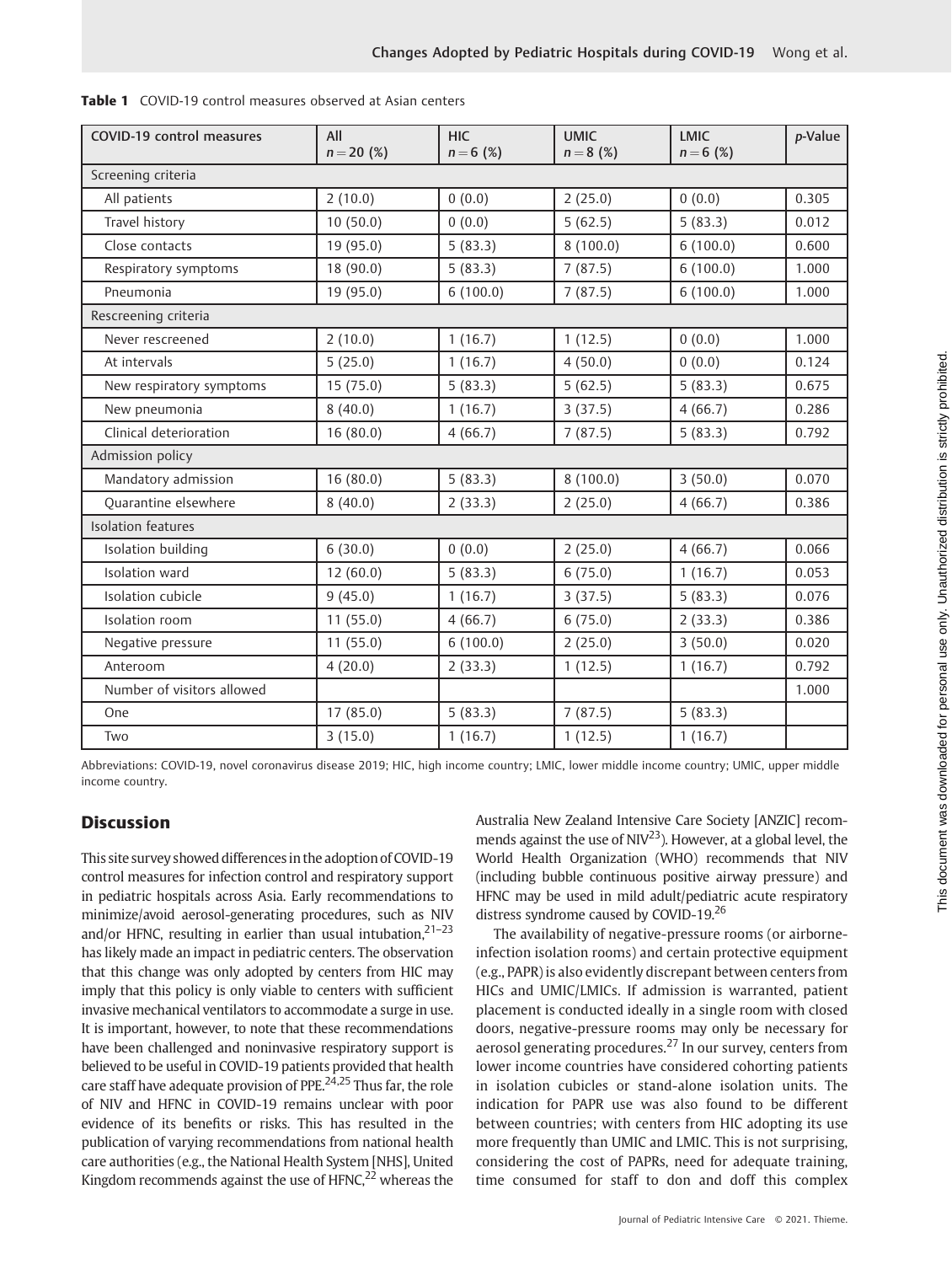| Respiratory support                                   | All<br>$n = 20$ (%) | <b>HIC</b><br>$n = 6$ (%) | <b>UMIC</b><br>$n = 8$ (%) | <b>LMIC</b><br>$n = 6$ (%) | p-Value |
|-------------------------------------------------------|---------------------|---------------------------|----------------------------|----------------------------|---------|
| Change in NIV <sup>a</sup> practice                   |                     |                           |                            |                            |         |
| NIV use withheld                                      | 3(15.0)             | 3(50.0)                   | 0(0.0)                     | 0(0.0)                     | 0.035   |
| Single room                                           | 14 (82.4)           | 2(66.7)                   | 7(87.5)                    | 5(83.3)                    | 0.753   |
| Cohort                                                | 2(11.8)             | 1(33.3)                   | 0(0.0)                     | 1(16.7)                    | 0.265   |
| HEPA filter                                           | 13(76.5)            | 0(0.0)                    | 1(12.5)                    | 3(50.0)                    | 0.249   |
| Oronasal mask                                         | 3(17.7)             | 1(33.3)                   | 2(25.0)                    | 0(0.0)                     | 0.365   |
| PAPR worn by staff                                    | 3(17.7)             | 2(66.7)                   | 0(0.0)                     | 1(16.7)                    | 0.028   |
| Change in HFNC <sup>a</sup> practice                  |                     |                           |                            |                            |         |
| HFNC use withheld                                     | 2(10.0)             | 2(33.3)                   | 0(0.0)                     | 0(0.0)                     | 0.146   |
| Single room                                           | 16(94.1)            | 4(100.0)                  | 8(100.0)                   | 4(80.0)                    | 0.529   |
| Cohort                                                | 3(17.7)             | 0(0.0)                    | 1(12.5)                    | 2(40.0)                    | 0.394   |
| Face mask (over HFNC)                                 | 9(52.9)             | 1(25.0)                   | 6(75.0)                    | 2(40.0)                    | 0.263   |
| PAPR worn by staff                                    | 3(17.7)             | 2(50.0)                   | 0(0.0)                     | 1(20.0)                    | 0.065   |
| Change in intubation practice                         |                     |                           |                            |                            |         |
| Early intubation                                      | 16(80.0)            | 6(100.0)                  | 7(87.5)                    | 3(50.0)                    | 0.136   |
| Minimize BVM                                          | 18 (90.0)           | 6(100.0)                  | 7(87.5)                    | 5(83.3)                    | 1.000   |
| HEPA on BVM                                           | 18 (90.0)           | 6(100.0)                  | 7(87.5)                    | 5(83.3)                    | 1.000   |
| Preference for LMA                                    | 2(10.0)             | 0(0.0)                    | 0(0.0)                     | 2(33.3)                    | 0.158   |
| Cuffed ETT                                            | 16(80.0)            | 5(83.3)                   | 6(75.0)                    | 5(83.3)                    | 1.000   |
| Video laryngoscopy                                    | 16(80.0)            | 4(66.7)                   | 7(87.5)                    | 5(83.3)                    | 0.792   |
| Intubation team                                       | 10(50.0)            | 2(33.3)                   | 5(62.5)                    | 3(50.0)                    | 0.848   |
| Intubation box                                        | 3(15.0)             | 0(0.0)                    | 2(25.0)                    | 1(16.7)                    | 0.747   |
| PAPR by staff                                         | 8(40.0)             | 2(33.3)                   | 4(50.0)                    | 2(33.3)                    | 0.733   |
| Change in care of the mechanically ventilated patient |                     |                           |                            |                            |         |
| Minimize heated humidification                        | 11(55.0)            | 4(66.7)                   | 4(50.0)                    | 3(30.0)                    | 0.867   |
| HEPA filter on circuit                                | 19 (95.0)           | 6(100.0)                  | 7(87.5)                    | 6(100.0)                   | 1.000   |
| In-line suction                                       | 18 (90.0)           | 6(100.0)                  | 6(100.0)                   | 4(66.7)                    | 0.158   |
| PPE by staff                                          | 18 (94.7)           | 6(100.0)                  | 6(85.7)                    | 6(100.0)                   | 1.000   |
| <b>HFOV</b>                                           | 12(60.0)            | 4(66.7)                   | 5(62.5)                    | 3(50.0)                    | 1.000   |

Table 2 Changes adopted for provision of respiratory support

Abbreviations: BVM, bag-valve mask; ETT, endotracheal tube; HEPA, high-efficiency particulate air; HFNC, high-flow nasal cannula; HFOV, highfrequency oscillatory ventilation; HIC, high-income country; LMA, laryngeal mask airway; LMIC, lower middle income country; NIV, noninvasive ventilation; PAPR, powered air-purifying respirators; PPE, personal protective equipment; UMIC, upper middle income country. <sup>a</sup>Only 17 centers offered NIV and HFNC during the novel coronavirus disease 2019 pandemic.

equipment, and there is no definitive evidence that PAPR reduces viral transmission.27,28

# Limitations and Strengths

This report has several limitations. First, all sites responding to this survey are national COVID-19 referral centers, as well as, tertiary pediatric hospitals with a dedicated pediatric intensive care unit. Additionally, the number of sites was few, and many Asian countries were not represented in this survey. Second, data were not exhaustive of all changes adopted during the COVID-19 pandemic. Lastly, this survey was conducted during the peak of the COVID-19 pandemic without longitudinal follow-up to capture changes over time.

These factors result in limited generalizability to other pediatric centers in Asia or in other continents of the world within the same income category. Nevertheless, this survey demonstrated substantial outbreak adaptability, outlining major differences between the three income categories where HICs (1) were more able/willing to minimize use of NIV or HFNC therapy in favor of early intubation, and (2) had greater availability of negative-pressure rooms and PAPRs.

# Conclusion

Given the results of this survey, innovation on cost-effective measures in infection control and respiratory support in the LMIC setting should be considered in preparation for future